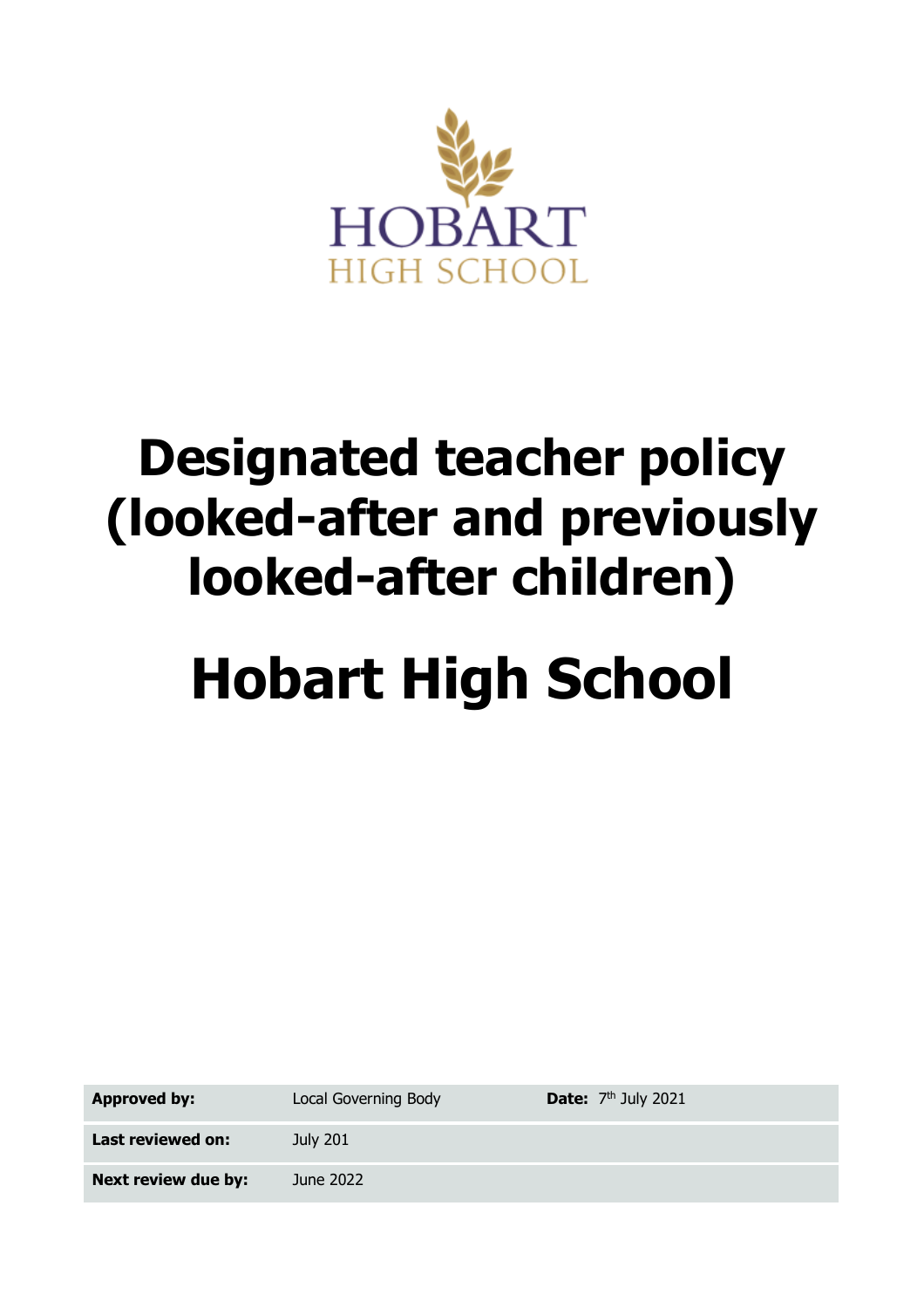#### **Contents**

#### <span id="page-1-0"></span>**1. Aims**

The school aims to ensure that:

- A suitable member of staff is appointed as the designated teacher for looked-after and previously lookedafter children
- **The designated teacher promotes the educational achievement of looked-after and previously looked-after** children, and supports other staff members to do this too
- Staff, parents, carers and quardians are aware of the identity of the designated teacher, how to contact them and what they are responsible for

#### <span id="page-1-1"></span>**2. Legislation and statutory guidance**

This policy is based on the Department for Education's [statutory guidance on the designated teacher for](https://www.gov.uk/government/publications/designated-teacher-for-looked-after-children)  [looked-after and previously looked-after children.](https://www.gov.uk/government/publications/designated-teacher-for-looked-after-children)

It also takes into account [section 2E](http://www.legislation.gov.uk/ukpga/2010/32/section/2E) of the Academies Act 2010.

This policy complies with our funding agreement and articles of association.

#### <span id="page-1-2"></span>**3. Definitions**

**Looked-after children** are registered pupils that are:

In the care of a local authority, or

Provided with accommodation by a local authority in the exercise of its social services functions, for a continuous period of more than 24 hours

**Previously looked-after children** are registered pupils that fall into either of these categories:

- **They were looked after by a local authority but ceased to be as a result of any of the following:** 
	- $\circ$  A child arrangements order, which includes arrangements relating to who the child lives with and when they are to live with them
	- o A special guardianship order
	- o An adoption order
- They appear to the governing board to have:
	- $\circ$  Been in state care in a place outside of England and Wales because they would not have otherwise been cared for adequately, and
	- o Ceased to be in that state care as a result of being adopted

**Personal education plan (PEP)** is part of a looked-after child's care plan that is developed with the school. It forms a record of what needs to happen and who will make it happen to ensure the child reaches their full potential.

**Virtual school head (VSH)** is a local authority officer responsible for promoting the educational achievement of their authority's looked-after children, working across schools to monitor and support these pupils as if they were in a single school. The VSH is also responsible for providing information and advice to schools, parents and guardians in respect of previously looked-after children.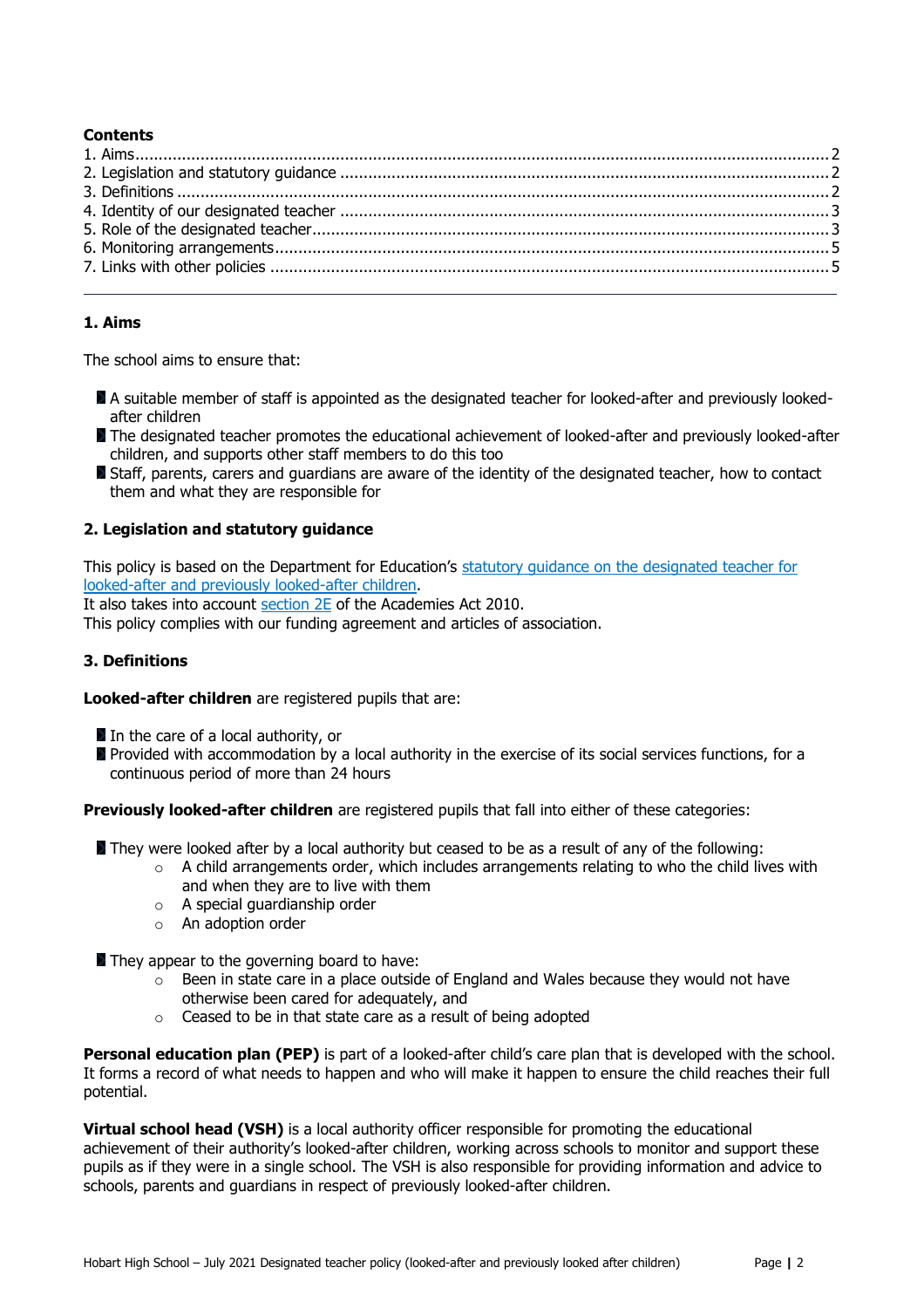#### <span id="page-2-0"></span>**4. Identity of our designated teacher**

Our designated teacher is Karen Hall.

You can contact Miss Hall by email: [khall@hobart.org.uk](mailto:khall@hobart.org.uk) or by phoning the school (01508 520359). Our designated teacher takes lead responsibility for promoting the educational achievement of looked-after and previously looked-after children at our school. They are your initial point of contact for any of the matters set out in the section below.

#### <span id="page-2-1"></span>**5. Role of the designated teacher**

#### **5.1 Leadership responsibilities**

The designated teacher will:

- Act as a central point of initial contact within the school for any matters involving looked-after and previously looked-after children
- **Promote the educational achievement of every looked-after and previously looked-after child on roll by:** 
	- o Working with VSHs
	- $\circ$  Promoting a whole school culture where the needs of these pupils matter and are prioritised

Take lead responsibility for ensuring school staff understand:

- o The things which can affect how looked-after and previously looked-after children learn and achieve
- $\circ$  How the whole school supports the educational achievement of these pupils
- **Contribute to the development and review of whole school policies to ensure they consider the needs of** looked-after and previously looked-after children
- **Promote a culture in which looked-after and previously looked-after children are encouraged and** supported to engage with their education and other school activities
- Act as a source of advice for teachers about working with looked-after and previously looked-after children
- **N** Work directly with looked-after and previously looked-after children and their carers, parents and guardians to promote good home-school links, support progress and encourage high aspirations
- **Have lead responsibility for the development and implementation of looked-after children's PEPs**
- Work closely with the school's designated safeguarding lead to ensure that any safeguarding concerns regarding looked-after and previously looked-after children are quickly and effectively responded to Involve parents and quardians of previously looked-after children in decisions affecting their child's

### **5.2 Supporting looked-after children**

The designated teacher will:

education

- **Make sure looked-after children's PEPs meet their needs by working closely with other teachers to assess** each child's specific educational needs
- Have overall responsibility for leading the process of target-setting in PEPs
- **Monitor and track how looked-after children's attainment progresses under their PEPs**
- If a child is not on track to meet their targets, be instrumental in agreeing the best way forward with them in order to make progress, and ensure that this is reflected in their PEP
- **E** Ensure the identified actions of PEPs are put in place
- During the development and review of PEPs, help the school and relevant local authority decide what arrangements work best for pupils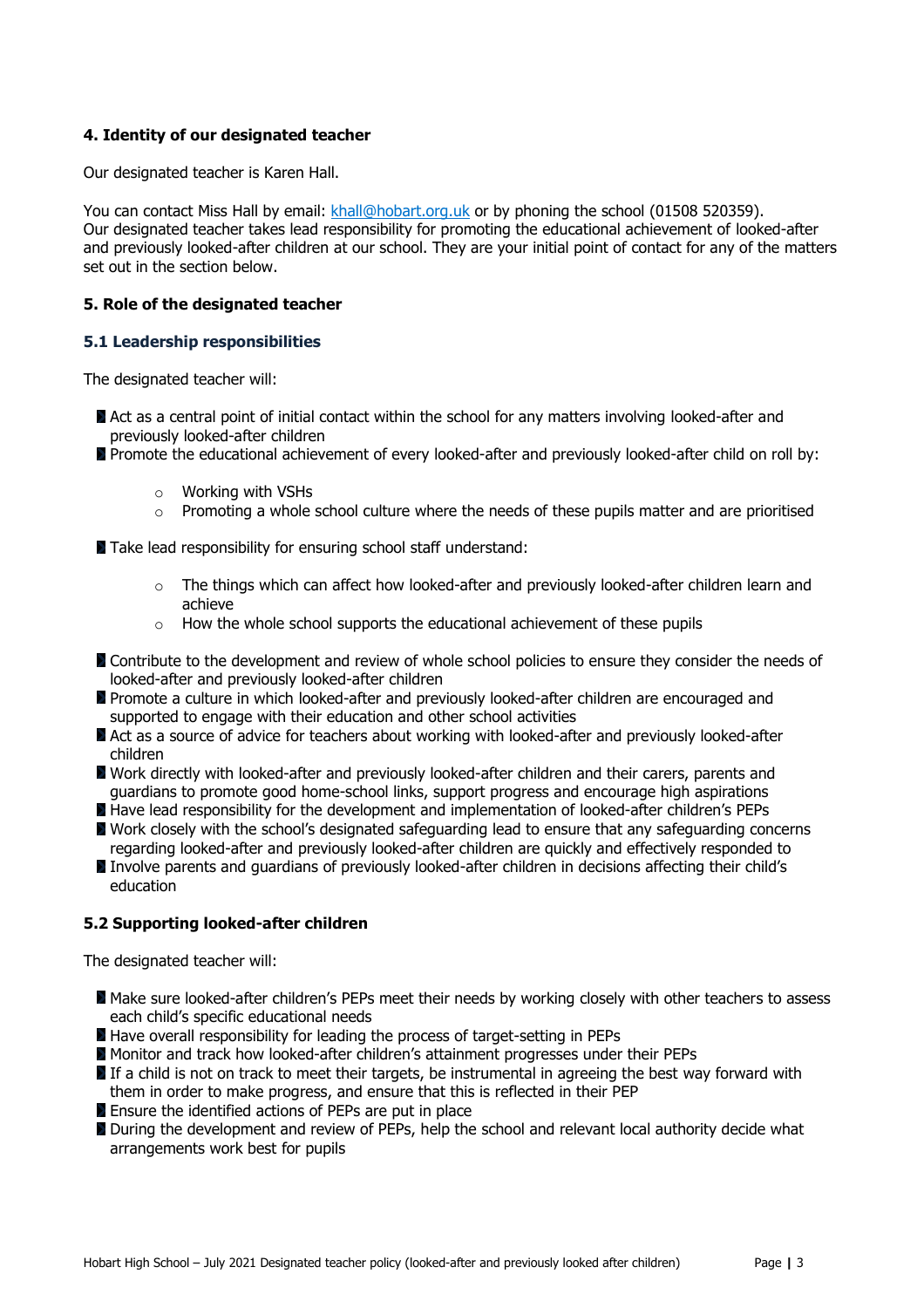#### **Ensure that:**

- $\circ$  A looked-after child's PEP is reviewed before the statutory review of their care plan this includes making sure the PEP is up to date and contains any new information since the last PEP review, including whether agreed provision is being delivered
- $\circ$  PEPs are clear about what has or has not been taken forward, noting what resources may be required to further support the child and from where these may be sourced
- $\circ$  The updated PEP is passed to the child's social worker and VSH ahead of the statutory review of their care plan
- **The Transfer a looked-after child's PEP to their next school or college, making sure it is up to date and that** the local authority responsible for looking after them has the most recent version

#### **5.3 Supporting both looked-after children and previously looked-after children**

The designated teacher will:

- **E** Ensure the specific needs of looked-after and previously looked-after children are understood by staff and reflected in how the school uses pupil premium funding
- **N** Work with VSHs to agree how pupil premium funding for looked-after children can most effectively be used to improve their attainment
- Help raise the awareness of parents and guardians of previously looked-after children about pupil premium funding and other support for these children
- **P** Play a key part in decisions on how pupil premium funding is used to support previously looked-after children
- **E** Encourage parents' and carers' / guardians' involvement in deciding how pupil premium funding is used to support their child, and be the main contact for queries about its use
- **E** Ensure teachers have awareness and understanding of the specific needs of looked-after and previously looked-after children in areas like attendance, homework, behaviour and future career planning
- Be aware of the special educational needs (SEN) of looked-after and previously looked-after children, and make sure teachers also have awareness and understanding of this
- **Ensure the [SEND code of practice,](https://www.gov.uk/government/publications/send-code-of-practice-0-to-25) as it relates to looked-after children, is followed**
- Make sure PEPs work in harmony with any education, health and care (EHC) plans that a looked-after child may have
- Ensure that, with the help of VSHs, they have the skills to identify signs of potential SEN issues in lookedafter and previously looked-after children, and know how to access further assessment and support where necessary
- **E** Ensure that they and other staff can identify signs of potential mental health issues in looked-after and previously looked-after children and understand where the school can draw on specialist services
- **Put in place robust arrangements to have strengths and difficulties questionnaires (SDQs) or other** approaches in line with local authority guidance completed for looked-after children, and use the results of these SDQs / approaches to inform PEPs
- **Put in place mechanisms for understanding the emotional and behavioural needs of previously looked**after children

#### **5.4 Relationships beyond the school**

The designated teacher will:

- **P** Proactively engage with social workers and other professionals to enable the school to respond effectively to the needs of looked-after and previously looked-after children
- **Discuss with social workers how the school should engage with birth parents, and ensure the school is** clear about who has parental responsibility and what information can be shared with whom
- **B** Be open and accessible to parents and quardians of previously looked-after children and encourage them to be actively involved in their children's education
- **P** Proactively build relationships with local authority professionals, such as VSHs and SEN departments